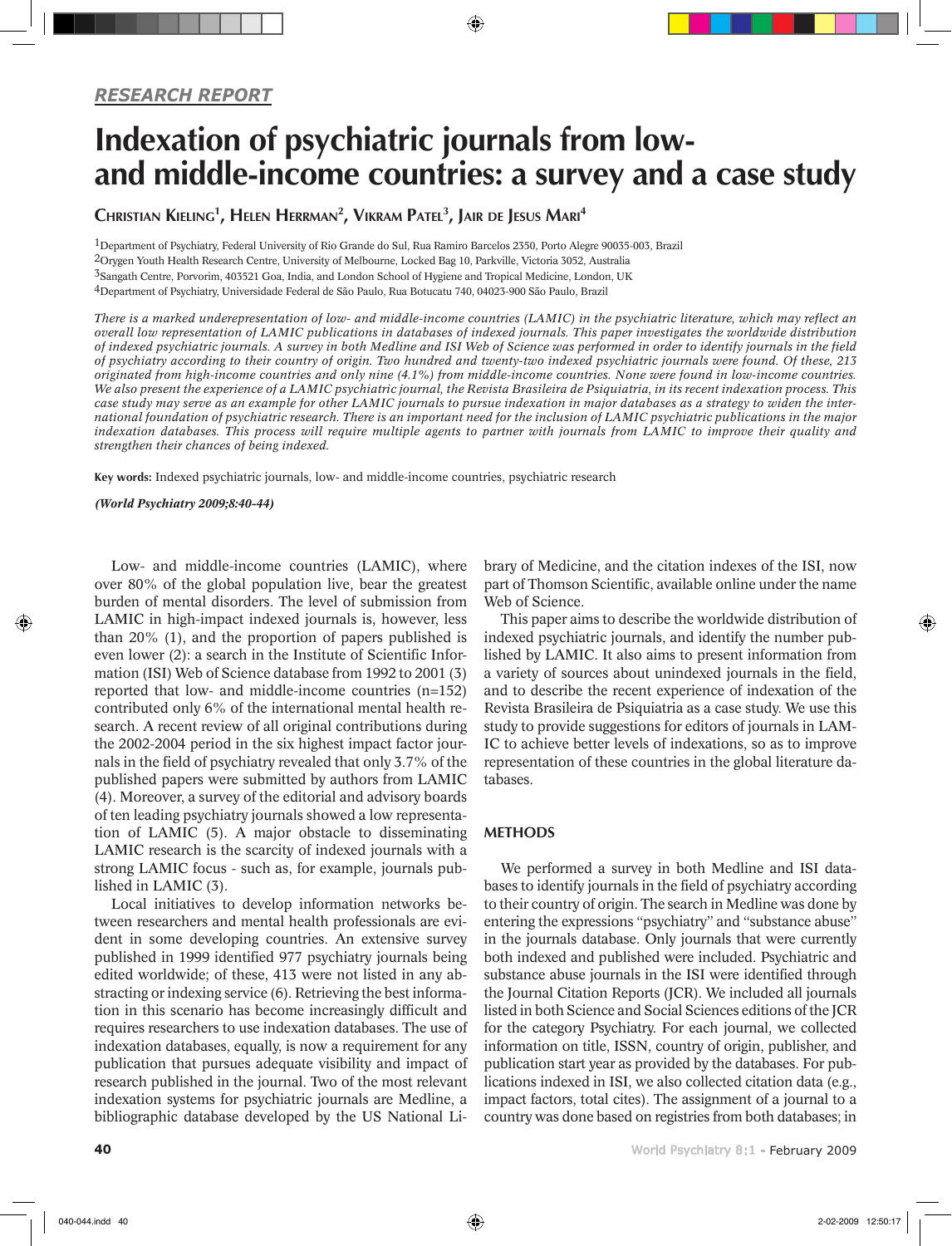⊕

case of disagreement, priority was given to information obtained in ISI.

We sought information about unindexed journals in two ways. First, we contacted the 18 WPA Zonal Representatives (ZRs). We asked them to identify, with the help of their Member Societies, journals published in the Zone countries, but missing from the list. We also asked them to identify journals published by countries in each Zone and wrongly attributed to another. This may occur for example when a journal published on behalf of a Member Society by an international publisher is attributed to the country where the publisher's head office is located, often in Europe or USA. Second, we obtained permission to use information from a recent initiative of the World Forum for Global Research and the World Bank, a survey conducted to map out the research production in mental health from LAMIC for the period 1993 to 2003, in which researchers from 114 countries of Africa, East and South Asia, and Latin America and the Caribbean were identified through their publications in two databases (Medline and PsycInfo) and from local grey literature (7).

# RESULTS

◈

As of July 2007, for the category Psychiatry (including substance abuse), there were 209 journals indexed in Medline and 175 in ISI. Evidently, there is some degree of overlap between these two databases, and the number of journals indexed in any of these two systems is 222.

As shown in Table 1, there is a high concentration of indexed psychiatric journals in high income countries. We observed a significant correlation between per capita income and the number of indexed journals published (r=0.75, **Table 1** Number of journals indexed in Medline and/or the Institute of Scientific Information (ISI) Web of Science according to country of origin

| Country              | <b>Medline</b> | <b>ISI</b>     | <b>Total</b>   |
|----------------------|----------------|----------------|----------------|
| Argentina*           | 1              | $\mathbf{0}$   | 1              |
| Australia            | 3              | 2              | 3              |
| Brazil*              | $\overline{2}$ | $\overline{2}$ | 2              |
| Canada               | $\overline{4}$ | 3              | 4              |
| Croatia*             | $\mathbf{1}$   | $\mathbf{0}$   | $\mathbf{1}$   |
| Denmark              | $\overline{2}$ | 3              | 3              |
| England              | 40             | 37             | 44             |
| France               | 5              | 3              | 5              |
| Germany              | 12             | 14             | 15             |
| Hungary*             | $\mathbf{1}$   | $\mathbf{0}$   | $\mathbf{1}$   |
| Israel               | $\mathbf{1}$   | 1              | $\mathbf{1}$   |
| Italy                | 2              | $\overline{2}$ | 2              |
| Japan                | 3              | 1              | 3              |
| Netherlands          | 8              | 7              | 9              |
| New Zealand          | $\mathbf{1}$   | 1              | $\mathbf{1}$   |
| Norway               | $\mathbf{1}$   | $\overline{2}$ | $\overline{2}$ |
| Mexico*              | $\mathbf{0}$   | 1              | $\mathbf{1}$   |
| Poland*              | $\mathbf{1}$   | $\Omega$       | $\mathbf{1}$   |
| Russia*              | $\mathbf{1}$   | 1              | $\mathbf{1}$   |
| Spain                | $\overline{2}$ | $\overline{2}$ | 3              |
| Switzerland          | 10             | 10             | 11             |
| Turkey*              | $\mathbf{1}$   | $\mathbf{0}$   | $\mathbf{1}$   |
| <b>United States</b> | 107            | 83             | 107            |

\* Middle-income countries

p<0.001). Two hundred and thirteen journals from high-income countries represent 95.9% of the total publications; the remaining nine publications (4.1%) were from upper-middle income countries. No psychiatric journal from any low-income country was identified in Medline or ISI databases.

As shown in Table 2, there is a clear geographical agglomeration of psychiatric journals, with 13 out of the 18 WPA Zones having three or less indexed journals, and six of them

**Table 2** Number of journals indexed in Medline and/or the Institute of Scientific Information (ISI) Web of Science according to the WPA Zone distribution and of unindexed psychiatric publications from LAMIC

| <b>WPA Zone</b>                           | <b>Medline</b> | <b>ISI</b> | <b>Total indexed</b> | Unindexed<br><b>LAMIC</b> journals |
|-------------------------------------------|----------------|------------|----------------------|------------------------------------|
| Canada                                    | Δ              | 3          | 4                    | NA                                 |
| <b>United States</b>                      | 107            | 83         | 107                  | NA                                 |
| Mexico, Central America and the Caribbean |                |            |                      | 6                                  |
| Northern South America                    |                |            |                      | 13                                 |
| Southern South America                    |                |            |                      | 56                                 |
| Western Europe                            | 75             |            | 84                   | NA                                 |
| Northern Europe                           |                |            |                      | <b>NA</b>                          |
| Southern Europe                           |                |            |                      | 2                                  |
| Central Europe                            |                |            |                      | 11                                 |
| Eastern Europe                            |                |            |                      | NA                                 |
| Northern Africa                           |                |            |                      | 2                                  |
| Middle East                               |                |            |                      | NA                                 |
| Western and Central Africa                |                |            |                      |                                    |
| Southern and Eastern Africa               |                |            |                      |                                    |
| Western and Central Asia                  |                |            |                      |                                    |
| Southern Asia                             |                |            |                      |                                    |
| Eastern Asia                              |                |            |                      | 16                                 |
| Australasia and South Pacific             |                |            |                      | NA                                 |

NA - not available and/or not applicable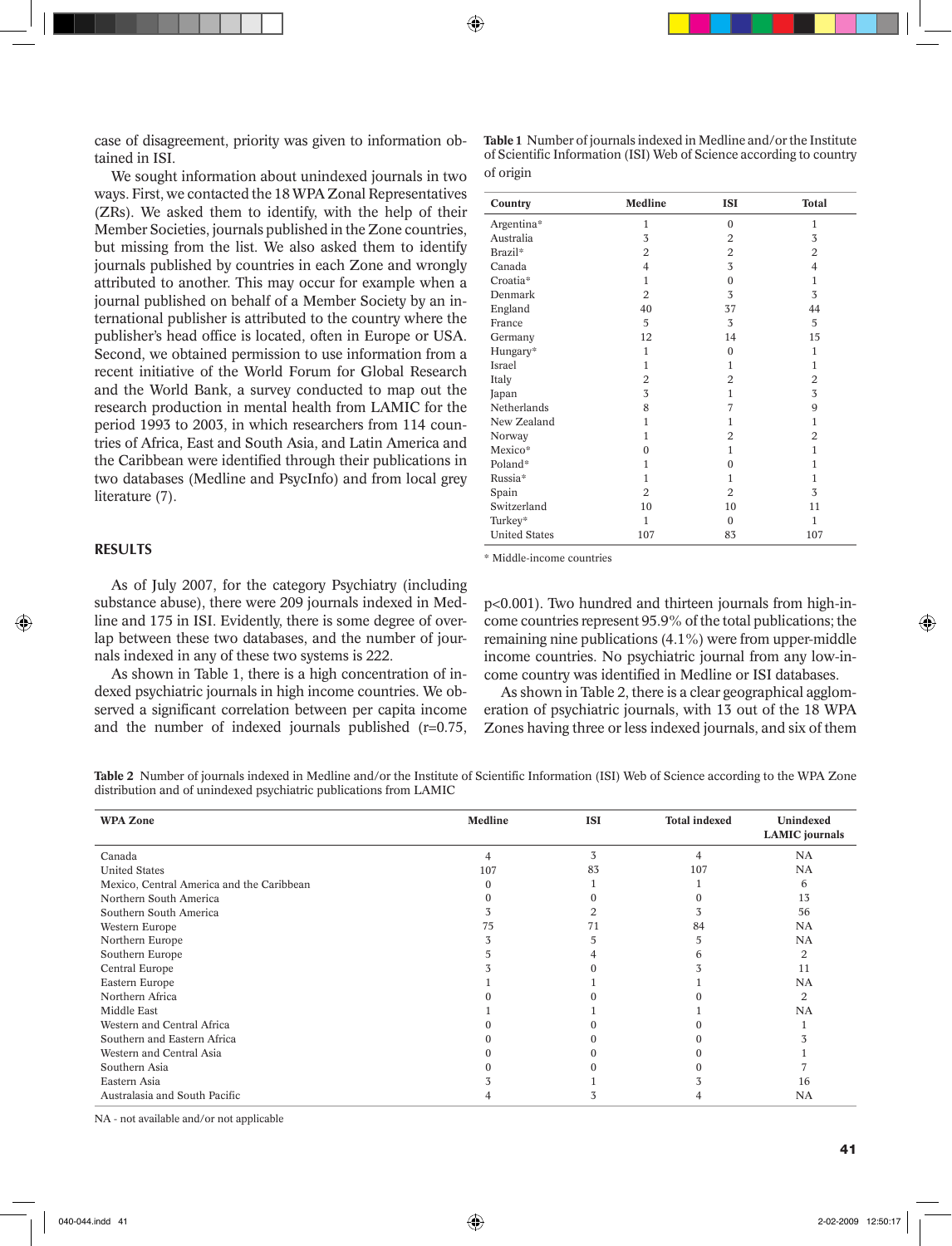

◈

Figure 1 Median impact factors for psychiatric journals indexed in the Institute of Scientific Information (ISI) Web of Science according to the WPA Zone distribution

having no journals at all (Northern South America, Northern Africa, Western and Central Africa, Southern and Eastern Africa, Western and Central Asia, and Southern Asia). Information obtained from ten WPA ZRs indicated the existence of another 46 unindexed psychiatric publications from LAMIC, while the Global Forum survey led to the identification of additional 87 LAMIC journals. Together, 118 LAMIC psychiatric journals not indexed in Medline or ISI were identified (Table 2).

Based on impact factors released in 2007 (regarding the year 2006), the 167 journals indexed in ISI had a median impact factor of 1.85 (ranging from 0.05 to 13.94). Only three of these publications were from middle-income countries (Brazil, Mexico, and Russia - ranked 154th, 161st and 166th in the final list, respectively).

Figure 1 shows the median impact factor for psychiatric journals according to WPA Zones. Of note, only two regions, namely United States and Western Europe, present outlier publications, with an impact factor higher than five.

# A case study: the indexation of the Revista Brasileira de Psiquiatria

The Revista Brasileira de Psiquiatria has been published since 1966 as the official journal of the Brazilian Psychiatric Association (ABP). In 1984, the ABP and the Latin American Psychiatric Association (APAL) conducted a joint venture to publish the journal Revista da Associação Brasileira de Psiquiatria/APAL, with the acronym Revista ABP-APAL. In 1998, two new editors received the mission to re-structure the journal by the presidents of the Brazilian Psychiatric Association.

The first steps of the new editors were to invite two associate editors, to set up the missions of the journal, and to recover the original label Revista Brasileira de Psiquiatria. The missions of the journal were to give visibility to the scientific production of Latin American and Caribbean countries in the field of mental health and related sciences, and to provide continued medical education in the context of

⊕

040-044.indd 42 2-02-2009 12:50:18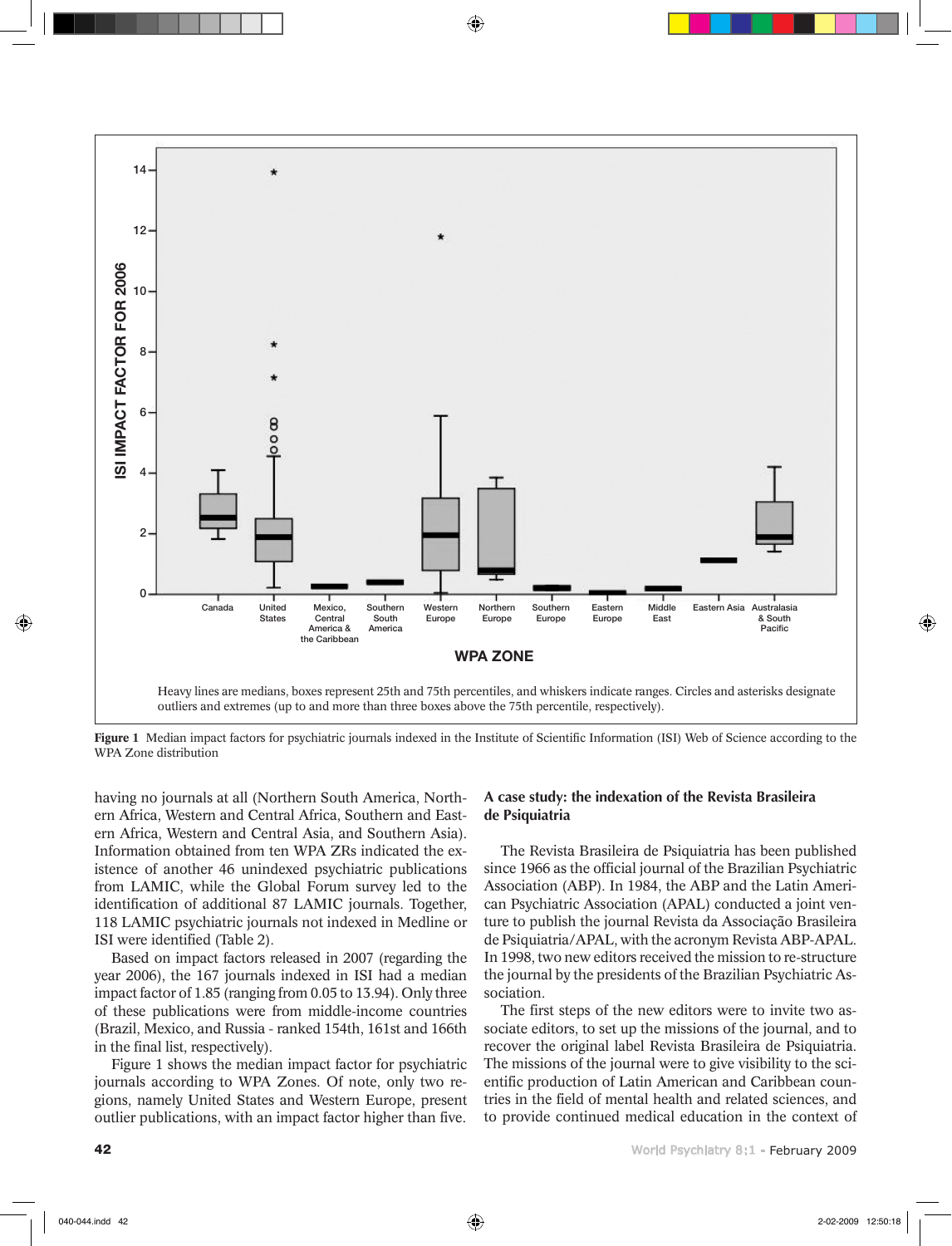⊕

evidence based information for mental health professionals in these countries. The journal was published quarterly, and two yearly supplements enhanced its educational role.

The editorial board was completely reformulated, increasing the representation of international investigators. To deal with political pressures, scientific productivity was included as a criterion to select participants in the board. The first major operational achievement was to include the journal in the Scientific Electronic Library Online (SciELO). This database is sponsored by Brazilian public funding agencies and aggregates the best available publications in Latin America and Caribbean countries, providing free online access to journals. The system is now also allowing for the electronic submission of manuscripts and for the bibliometric evaluation of journals.

To reach a wider audience and to promote the dialogue with other publications, the editorial board decided that it was essential for the journal to be indexed in the major scientific databases. In 2001, its first application to the ISI was refused on the grounds of a very low citation activity, from both authors and most editorial board members, and because "the journal would have low impact and less relevance for coverage in [Thompson Scientific's] products compared to other journals in this very competitive category".

Continuing the process of indexation, the journal was included in Medline in 2003 (8). At this time, all original research in the journal started to be published in English, with most of the review and special articles (which have a very important role in continuing education) being published in Portuguese or English, depending on the language in which they were submitted. This editorial decision found a degree of resistance among some readers, but this was an essential step for increasing the visibility of original articles in the journal and subsequently attracting high-quality research from authors from Brazil and many other countries.

A second application for the inclusion in ISI was attempted on the following grounds: the strengthening of the quality of the editorial board, attested by the number of their citations in the literature; the previous evaluation by the US National Library of Medicine and inclusion of the journal in Medline; and the growing presence of Brazil in health and mental health research (9,10), with each Brazilian article receiving a mean of 4.5 citations according to the ISI JCR (11). Another argument was that the inclusion of the journal in ISI would *per se* augment its citability. In 2005, the journal was finally indexed in ISI (8).

The Revista Brasileira de Psiquiatria is now a quarterly publication with two additional supplements dealing with topics of clinical practice and directed to update clinicians and mental health professionals. Supplements are printed in Portuguese only and published electronically in both English and Portuguese. The journal can be accessed online at SciELO (www.scielo.br/rbp), and at its own website (www. rbpbrasil.org.br), where free full-text articles can be downloaded. The number of article requests via SciELO has been 230,919 in 2004; 487,508 in 2005; and 762,794 in 2006. The

first impact factor for the journal is going to be released in 2008, but projections reveal a steady growth in its citation rate, with an unofficial impact factor of 0.512 for the year 2006 (12). The journal costs around US\$ 200,000 yearly, and 90% of these costs are covered by the pharmaceutical industry (the remaining comes from the Brazilian Research Council). By the end of 2006, the editorial board comprised 71 members: 37 from Brazil, 12 from United States, nine from England, and four from other Latin American countries. By comparison, the leading national psychiatric journal of United States has no international members on its editorial board, while a quarter of the editorial board of the leading journal of the UK is international.

### **DISCUSSION**

Despite the rapid growth of global mental health research and the profile of global mental health, there is a marked underepresentation of LAMIC in the psychiatric literature. This underepresentation is also reflected in the proportion of psychiatric journals from LAMIC which are indexed in major international databases; we report that of all psychiatric journals indexed in either Medline or the ISI Web of Science just 4% are from middle-income countries. No indexed psychiatric journals from low-income countries were found. In addition, several WPA zones presented with no indexed journal (Northern South America, Northern Africa, Western and Central Africa, Southern and Eastern Africa, Western and Central Asia, and Southern Asia).

A joint statement by psychiatric journal editors and the World Health Organization in 2004 recognized the pivotal role of scientific journals in production and dissemination of research, as well as in the establishment and expansion of clinical services and in the education of investigators in research skills (13). By addressing the mental health needs of LAMIC and enhancing the international and multicultural aspects of psychiatric research, LAMIC journals emerge as a crucial vehicle for the promotion of mental health. Major difficulties met by these publications include limited visibility to the scientific community and consequent limited submission of high quality research.

Journal editors from LAMIC can ideally aspire to have their journals among the highest quality publications. The example of the Revista Brasileira de Psiquiatria demonstrates that such an ambition demands considerable local initiative to restructure the journal, sometimes in the face of opposition from vested interests. The main modifications implemented in this journal to achieve indexation in major databases were: a) an uncompromising criterion to include members in the editorial board based on scientific productivity in the last five years; b) an international board consisting of recognized investigators truly related to the journal activities; c) a rigid publishing timetable supported by a reliable income and stable editorial staff including clear succession plans; d) publishing original articles in English with free

 $^{43}$ 

⊕